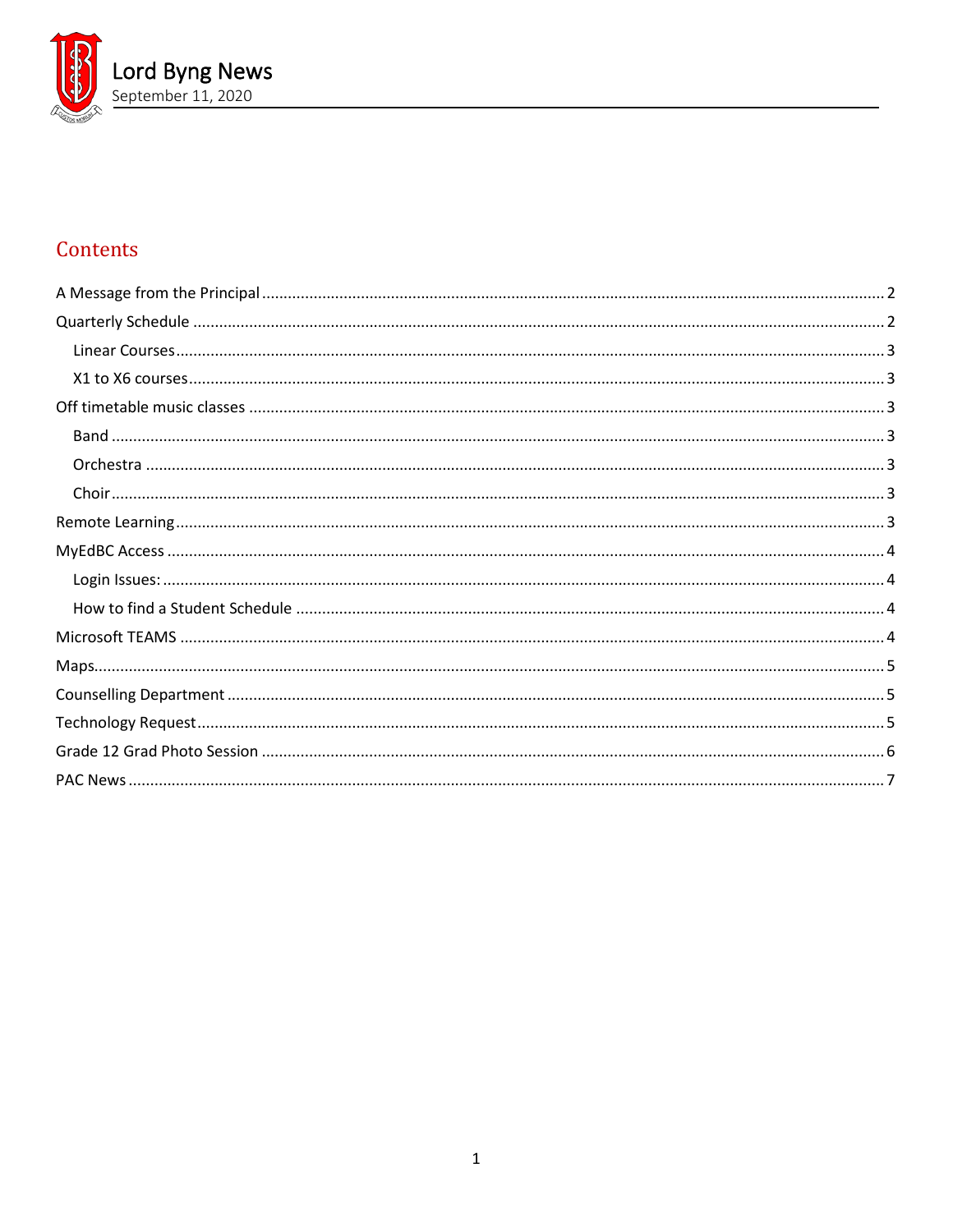# <span id="page-1-0"></span>**A Message from the Principal**

Dear Lord Byng, Parents, Students and Community Members,

The school had a successful start this week for the return of our students. Students had the opportunity to attend an important health and safety orientation with their 1-1 class teachers and will be returning to start their first session of direct "face to face" instruction with their D1(P1) teacher on Monday September 14<sup>th</sup>. Several important documents were given out during the orientation including the Student Daily Health Assessment Document. This document outlines the important daily health checks that parents are required to make of their children and to ensure that they do not have any symptoms that have been listed on this health and safety check list. Any students that do have any of the symptoms listed must not send their child to school and should contact a health care professional for further advice.

Next week the school will be open for instruction with students returning to their D1(P1) class for direct "face to face" instruction. All documents that were sent home with students and require a parent/guardian signature must be returned to your child's D1(P1) class teacher on Monday September 14<sup>th</sup>.

Despite the challenges that we currently face the teachers and staff are excited about the opportunity for both direct "face to face" instruction starting in period 1-1 and for the beginning of their remote learning classes in D1(P2). This new "blended" model of teaching provides a unique opportunity for students to work with teachers over a ten-week period. The new model allows teachers to plan for extended learning opportunities and for staff and students to work on developing the Core Competencies of Learning that are outlined in the New BC Curriculum. In alignment with the curriculum and reflective of our health and safety guidelines from the provincial health department the school is encouraging teachers to take advantage of our phenomenal natural surroundings and to take learning outside of the building into the immediate community whenever possible. A field trip form that provides blanket approval for your child to participate in local "walking field trips" has been included in your child's return to school start up package and a signed copy should be returned to the class  $D1(P1)$  teacher on Monday September  $14<sup>th</sup>$ .

As always as our partners in your child's education journey we rely on all of you our parents and guardians in the Lord Byng Community to support us in this journey. Thank you for your support and kind words of encouragement that you have sent us, we anticipate that there will be many questions to come as we move forward and will update you with new information and clarification as new situations arise.

Have a wonderful, restful, and safe weekend with your family, Mr. Wilmann

# <span id="page-1-1"></span>**Quarterly Schedule**

Click [here](https://www.vsb.bc.ca/repository/SBAttachments/c997a44f-30d3-4640-8ce8-79bda7b5111c_Studentschedule.pdf) for a blank Student Schedule to help keep track of when students need to attend. See MyEdBC Instruction below on how to look up your child's schedule.

The first day of student attendance is Monday, September  $14<sup>th</sup>$ . Students should attend their D1P1 class, students in A block should attend in the morning while B block student attend in the afternoon. To find out if the student is in A or B block please check the letter at the end of the course code. See MyEdBC information below for instructions on checking student schedules.

| <b>TIME</b>              | <b>MONDAY - FRIDAY</b> |  |  |  |
|--------------------------|------------------------|--|--|--|
| AM Off timetable courses |                        |  |  |  |
| 8:40 to 10:25            | $1-1(A)$               |  |  |  |
| $10:30 - 11:30$          | FLEX (A)               |  |  |  |
| 12:15 - 1:15             | FLEX (B)               |  |  |  |
| $1:18 - 3:03$            | $1-1(B)$               |  |  |  |
| PM Off timetable courses |                        |  |  |  |
| *1-2 class is remote     |                        |  |  |  |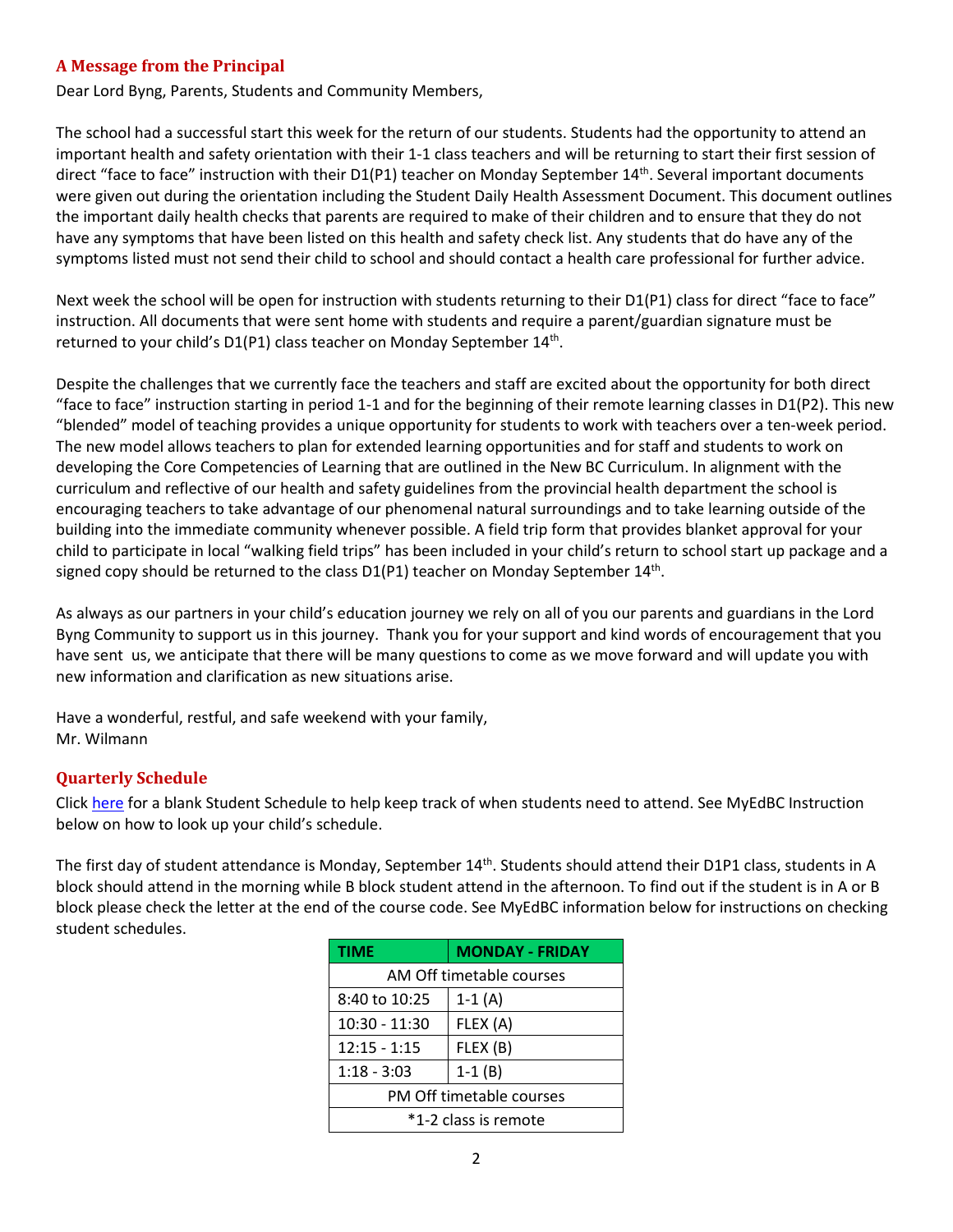### <span id="page-2-0"></span>*Linear Courses*

A number of classes are offered as year-long linear classes to allow students in certain key areas of learning to experience yearlong teaching opportunities. Linear teaching classes are divided into both AM and PM offerings and are only offered during FLEX times. Classes that are offered as linear classes include: most AP classes, ELC, Yearbook and Skills.

<span id="page-2-1"></span>If you have a linear class your teacher will email you with your schedule.

### *X1 to X6 courses*

The Grade 8 Applied Skills Rotation (ADST) is displayed on a student schedule as an X1-X6 course. These courses will not take place until Quarter 4 – D2(P4) (April 27-June 29), more information will follow on how these classes will be run later in the year.

# <span id="page-2-2"></span>**Off timetable music classes**

### <span id="page-2-3"></span>*Band*

Welcome Band students:

Please log onto the Band website for the latest information about this year's start up and the class times for off-timetable courses. The three off-timetable classes (Junior Jazz Band, Senior Jazz Band, and LB Wind Ensemble) will start in the week of September 21. Check when your class starts. [www.byngband.com](http://www.byngband.com/) Please become a "follower" of the website for future updates.

Best wishes, Dr. MacLennan

### <span id="page-2-4"></span>*Orchestra*

Welcome back Strings students,

Please find our website[: www.lordbyngstrings.com](http://www.lordbyngstrings.com/) and subscribe to get the latest up-to-date information. All offtimetable courses, including Junior Honour Strings, Junior Symphony and Senior Honour Strings will run all year long in the mornings and lunch, and be divided in order to ensure safety protocols. All classes will begin the week of September 21<sup>st</sup>. Take care, and I look forward to seeing you all soon!

Ms. Ruth Anderson Lord Byng Strings and Symphony [randerson@vsb.bc.ca](mailto:randerson@vsb.bc.ca)

### <span id="page-2-5"></span>*Choir*

Ms. Lan is looking forward to starting the 2020-2021 Junior and Senior Chamber Choir year! We will be kicking off the year with an orientation meeting, where important information regarding health and safety protocols, rehearsal procedures, and what the year will look like will be discussed.

Junior Chamber Choir will be meeting on Tuesday, September 22nd at 3:15pm in the Strings Room (A019), and Senior Honour Chamber Choir will be having an orientation meeting on Thursday, September 24 at 3:15pm in the Strings Room (A019).

# <span id="page-2-6"></span>**Remote Learning**

During each quarter of the new teaching model every student with a full timetable of 8 classes will have one remote learning opportunity and one direct face to face (F2F) learning opportunity. The remote learning classes will alternate (see rotation schedule: [Student F2F Rotation Calendar\)](https://www.vsb.bc.ca/repository/SBAttachments/8e11130a-23bc-4157-9294-1c252018cc4d_STUDENTF2FandRemoteBlockCalendar2020-2021.pdf). During the remote learning classes teachers will be connecting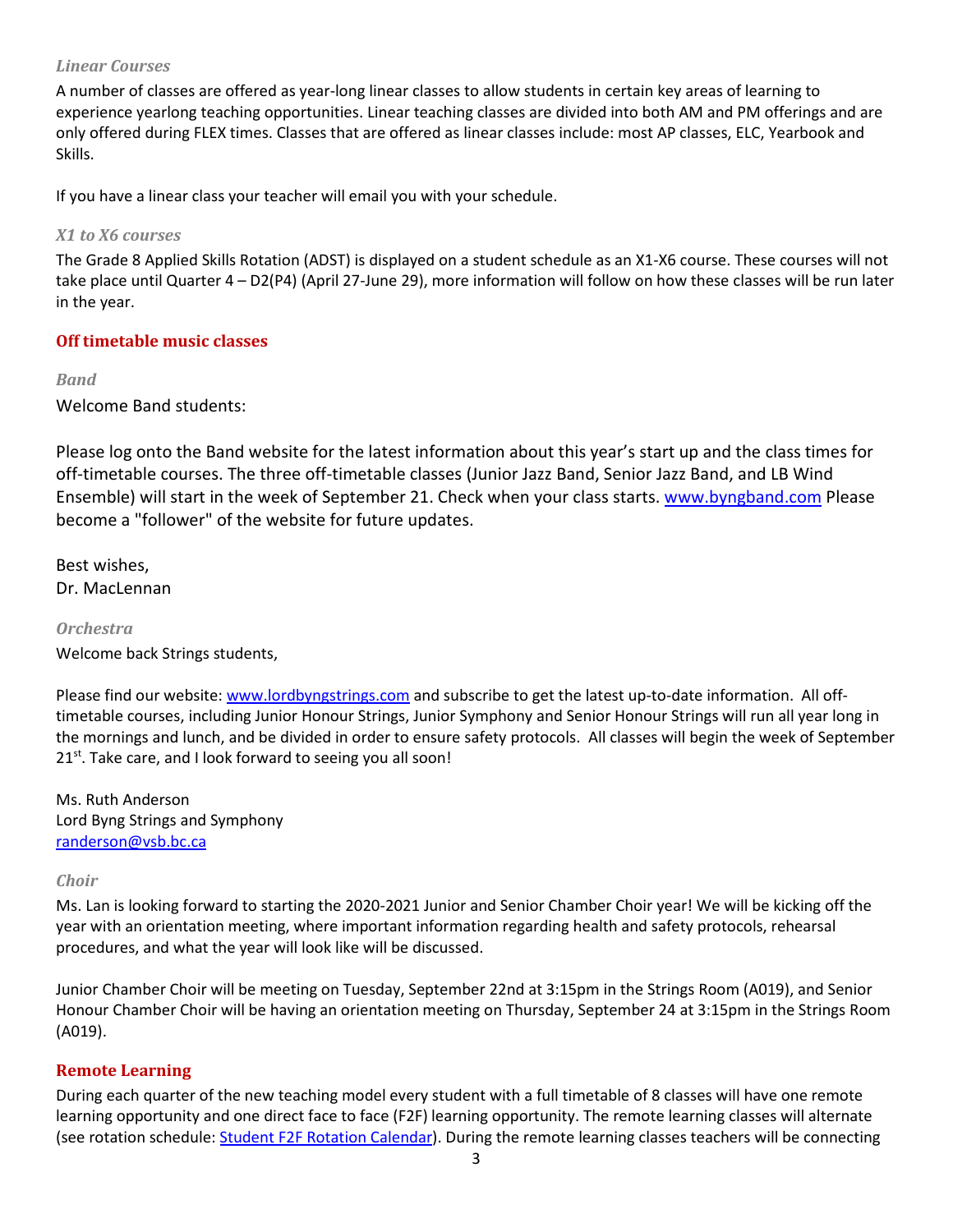with their classes through the Microsoft Teams Classroom as they did during the Spring Term. Remote learning will be "asynchronous" with teachers required to make a minimum of three direct contacts with students each week. Contacts can include:

- Asynchronous lessons recorded and posted on Microsoft Teams
- Individual project work
- Individual assignments
- Group projects and teamwork
- Other

As an important supplement to this remote teaching model staff will have the flexibility and opportunity to supplement the "remote learning" experience for students during daily "flex time" when teachers will be able to invite students into the school for one on one support and/or additional learning opportunities as needed.

Please click on the rotation schedule[: Student F2F Rotation Calendar.](https://www.vsb.bc.ca/repository/SBAttachments/8e11130a-23bc-4157-9294-1c252018cc4d_STUDENTF2FandRemoteBlockCalendar2020-2021.pdf)

# <span id="page-3-0"></span>**MyEdBC Access**

# [Student Family Portal Login](https://www.myeducation.gov.bc.ca/aspen/logon.do)

<span id="page-3-1"></span>*Login Issues:*

- 1. The Student Family Portal is case-sensitive so please be aware of whether the Caps Lock is on or off or whether passwords and security answers contain lower and upper-case characters.
- 2. If you know the Login ID, Primary Email, and Security Answer
	- You can re-enable the account and reset the password by following this guide: [Resetting a Password or](http://go.vsb.bc.ca/schools/MyEdStudentFamilyPortalSupport/QuickReferenceGuides/QRG%20Resetting%20a%20Password%20or%20Enabling%20a%20Disabled%20Account.pdf)  [Enabling a Disabled Account](http://go.vsb.bc.ca/schools/MyEdStudentFamilyPortalSupport/QuickReferenceGuides/QRG%20Resetting%20a%20Password%20or%20Enabling%20a%20Disabled%20Account.pdf)
	- You will receive an email (sent to the primary email address) with a system randomly generated password. Use it when following this guide: [First Time Logging In](http://go.vsb.bc.ca/schools/MyEdStudentFamilyPortalSupport/QuickReferenceGuides/QRG%20First%20Time%20Logging%20In.pdf)
- 3. If you do not know the primary email or if the system does not accept the security answer or indicates that you are disabled from using the reset feature
	- Provide/confirm primary email address for the student in the system
	- Allow 24 to 48 hour for processing
	- You will receive an email (sent to the primary email address) with a system randomly generated password. Use it when following this guide: [First Time Logging In](http://go.vsb.bc.ca/schools/MyEdStudentFamilyPortalSupport/QuickReferenceGuides/QRG%20First%20Time%20Logging%20In.pdf)

<span id="page-3-2"></span>For MyEdBC help please click [here.](https://www.vsb.bc.ca/Student_Support/General_Resources/MyEdBCStudentFamilyPortal/Pages/Account-Management.aspx)

# *How to find a Student Schedule*

Please click [here](https://www.vsb.bc.ca/repository/SBAttachments/c997a44f-30d3-4640-8ce8-79bda7b5111c_HowtoCheckaStudentScheduleinMyEdBCwithsample.pdf) for how to find a student schedule as well as a sample schedule.

# <span id="page-3-3"></span>**Microsoft TEAMS**

As mentioned in Mr. Wilmann's letter dated August 26, 2020 students are asked to update their Microsoft Office 365 accounts as teachers will use Microsoft Teams as their remote learning platform.

Log in to Microsoft Office 365 [here.](https://www.vsb.bc.ca/schools/lord-byng/About-Us/news/_layouts/15/ci/post.aspx?oaid=65e05d59-fba9-4771-9379-ab642b10f7b3&oact=20001)

Your username once set up will be [student#@learn.vsb.bc.ca.](mailto:student#@learn.vsb.bc.ca) To set it up your account go to <https://studentpass.vsb.bc.ca/> and request a password reset using the PEN number (found on past report cards or in MyEdBC). Alternatively please email: [studentpasswords@vsb.bc.ca.](mailto:studentpasswords@vsb.bc.ca)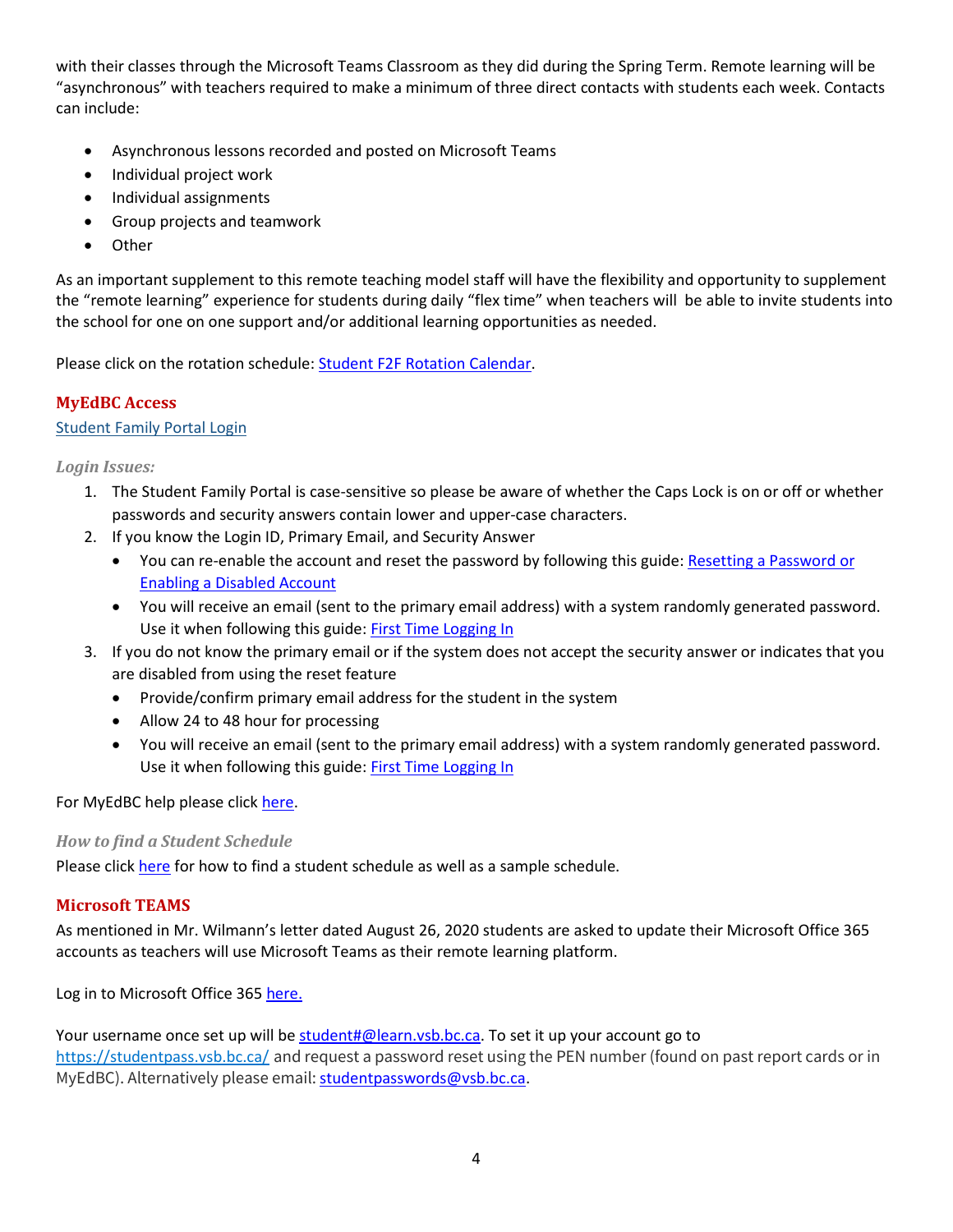If you have forgotten your password please request a password reset here[: https://studentpass.vsb.bc.ca/.](https://studentpass.vsb.bc.ca/) You PEN is required when requesting a password reset (found on past report cards or in MyEdBC).

# <span id="page-4-0"></span>**Maps**

The Lord Byng Secondary School map has been updated with seismic information as well as directional traffic flow. Grade 8 students will be provided a paper copy for their orientation.

# <span id="page-4-1"></span>[Lord Byng Map](https://www.vsb.bc.ca/repository/SBAttachments/8e11130a-23bc-4157-9294-1c252018cc4d_LordByngSecondaryMapSept2020.pdf)

# **Counselling Department**

Counsellors have been assigned to students by their last name (for all grades):

A to Gr - Mr. R. Greenshields [rgreenshields@vsb.bc.ca](mailto:rgreenshields@vsb.bc.ca) Gs to L - Ms. J. Radic [jradic@vsb.bc.ca](mailto:jradic@vsb.bc.ca) M to Te – Ms. Smit[h msmith@vsb.bc.ca](mailto:msmith@vsb.bc.ca) Tf to Z - Ms. Birsan [ibirsan@vsb.bc.ca](mailto:ibirsan@vsb.bc.ca)

Counsellors will set up in the foyer outside of the Art Gallery (enter off of Crown St.) to help students face to face next week to address all the course change requests that students still may be needing. If your course change request has not been completed please come to the Crown Street entrance at your assigned time.

We are asking that parents not come to the school at this time due to covid-19 health and safety plan.

| Grade                                          | Last<br><b>Name</b> | Date                     | Time          |
|------------------------------------------------|---------------------|--------------------------|---------------|
| 12                                             | A to Gr             | Monday, Sept. 14th       | $8:30 - 9:45$ |
|                                                | Gs to L             |                          | $10-11:15$    |
|                                                | M to Te             |                          | $12 - 1:15$   |
|                                                | Tf to Z             |                          | 1:30-2:45     |
| 11                                             | A to Gr             | Tuesday, Sept. 15th      | $8:30 - 9:45$ |
|                                                | Gs to L             |                          | 10-11:15      |
|                                                | M to Te             |                          | $12 - 1:15$   |
|                                                | Tf to Z             |                          | 1:30-2:45     |
| A to Gr<br>Gs to L<br>10<br>M to Te<br>Tf to Z |                     | Wednesday, Sept.<br>16th | $8:30 - 9:45$ |
|                                                |                     |                          | $10-11:15$    |
|                                                |                     |                          | $12 - 1:15$   |
|                                                |                     |                          | 1:30-2:45     |
| 8 and 9                                        | A to Gr             | Thursday, Sept. 17th     | $8:30 - 9:45$ |
|                                                | Gs to L             |                          | 10-11:15      |
|                                                | M to Te             |                          | $12 - 1:15$   |
|                                                | Tf to Z             |                          | $1:30-2:45$   |

<span id="page-4-2"></span>\*If your timeslot conflicts with a class, please come to the next available timeslot for your grade.

# **Technology Request**

We have ordered more student devices and will fulfill all technology requests as soon as possible.

If your student needs to borrow a device from the school please complete the following form: 2020/21 Request for [Technology.](https://forms.office.com/Pages/ResponsePage.aspx?id=WC6KCzB7CEq6t9dVWeDjpcU6_SJBxJFAvnYu4EP3zdBUQjczVkhOWkdMRkk3S0IwWUpOMUszVlVUVC4u)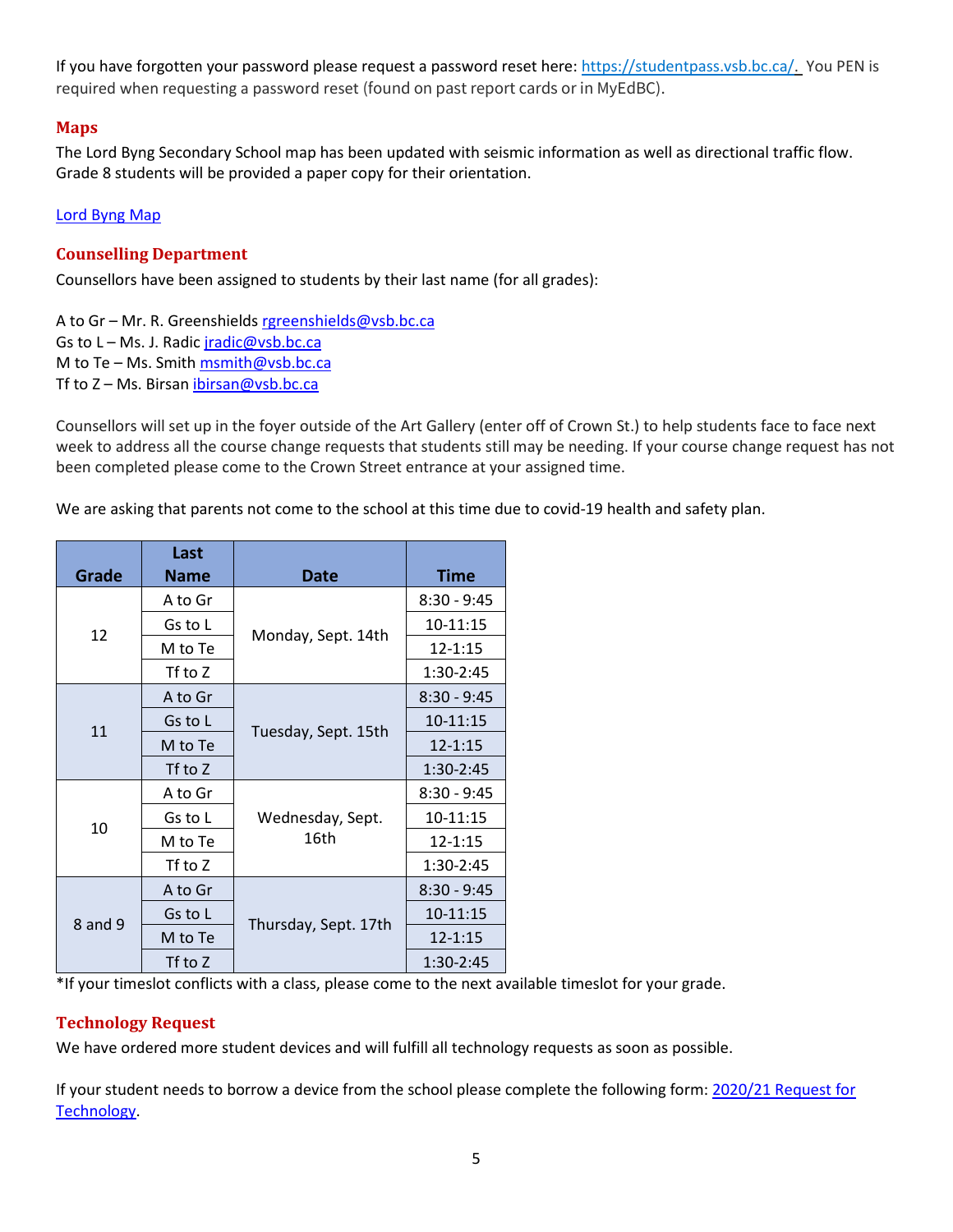# <span id="page-5-0"></span>**Grade 12 Grad Photo Session**

Grade 12 reminder for all grads to have their grad photos taken at Artona Studios from **Sept 25-27, 2020**. The studio has been booked for Lord Byng students. Students need to make an appointment.

Please see link for more info and to book your appointment:<https://artona.com/schools/BYNG/programs/graduation>